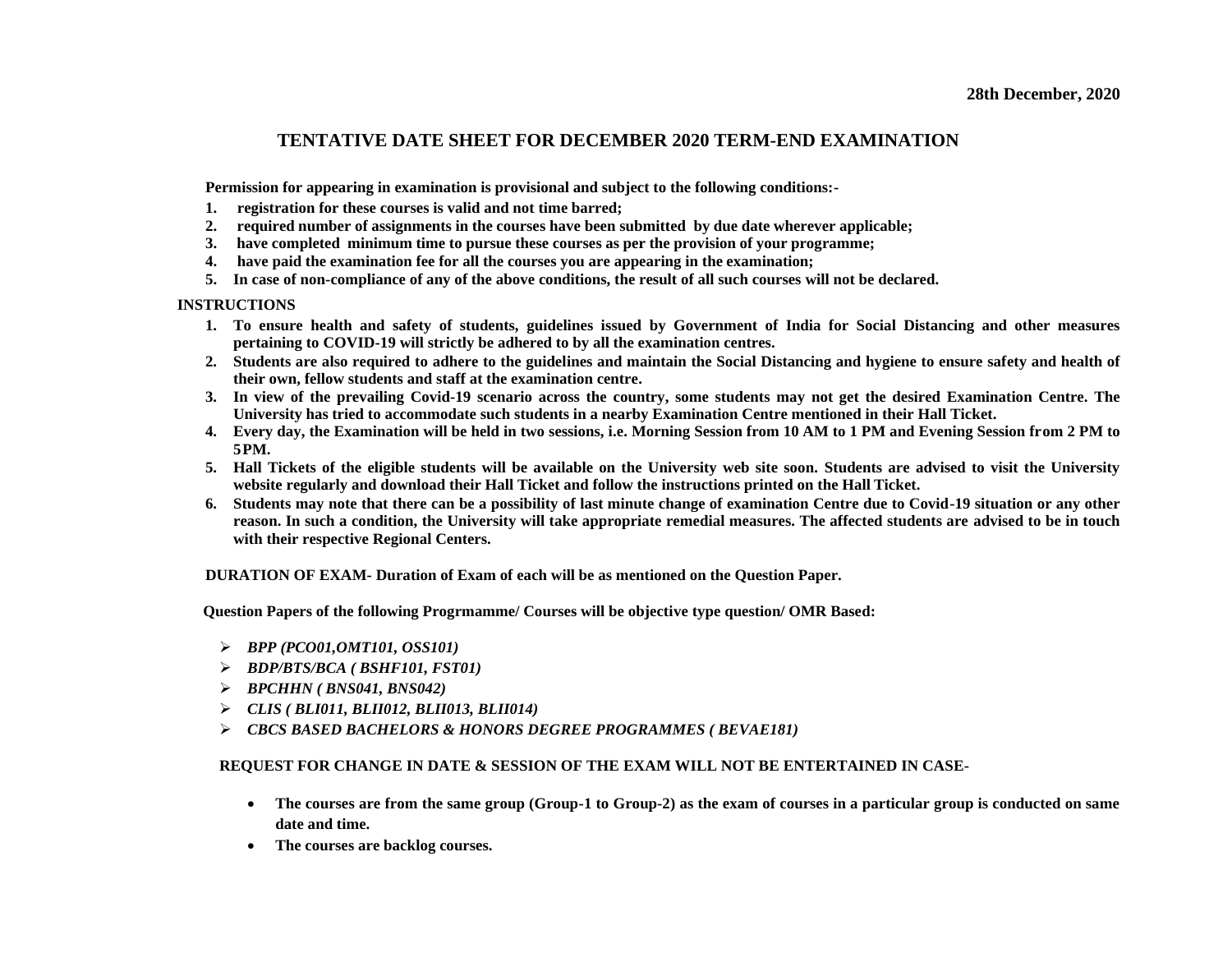## **PROGRAMME CODE**

**ACISE/ ACPDM/ BA/ BBARL/ BCA/ BCOM/ BCOMAF/ BCOMCAA/ BCOMFCA/ BED/ BHM/ BLIS/ BPP/ BSC/ BSCN/ BSW/BSWG/ BTS/ CAFE/ CAHT/ CAL/ CBS/ CCITSK/ CCLBL/ CCP/BPCCHN/CCH/ CCPD/ CCR/ CDM/ CES/ CETM/ CFAID/ CFDE/ CFE/ CFL/ CFN/ /CGCA/ CHHA/ CPHA/ CPY/ CGL/ CHBHC/ CHCWM/CHR/CIB/CIG/ CIHL/ CIS/ CIT/ CJL/ CKLC/ CLIS/ CLTA/ CMCHN/ CPEL/ CNCC/ CNIN/** 

**CNM/ COF/ CPABN/ CPAHM/ CPAKM/ CPATHA/ CPF/ CPLT/ CPVE/ CRD/ CRUL/ CSLC/ CSWCJS/ CTE/ CTPM/ CTRBS/ CTS/ CUL/ CVAA/ CVAP/ CWHM/ DAFE/ DAQ/ DBPOFA/ DCCN/ DCE/ DDT/ DECE/ DELED/ DEVMT/ DFPT/ DIPP/ DIR/ DMT/ DNA/ DNHE/ DPLAD/ DTG/ DTS/ DUL/ DVAPFV/ DWED/ DWM/ MAAE/ MAAN/ MADE/ MADVS/ MAEDS/ MAEDU/ MAGD/ MAH/ MAPC/ MAPY/ MARD/ MATS/ MAWGS/ MCA/ MCOM/ MCOMBPCG/ MCOMFT/ MCOMMAFS/ MEC/ MEG/ MGPS/ MHA/ MHD/ MLIS/ MP/ MPA/ MPB/ MPS/ MSCCFT/ MSCDFSM/ MSCMACS/ MSO/ MSW/ MSWC/ MTM/ MTTM/ PGCACP/ PGCAE/ PGCAP/ PGCBHT/ PGCCL/ PGCGI/ PGCGPS/ PGCIATIVI/ PGCPP/ PGDAC/ PGDAE/ PGDAPP/ PGDAST/ PGDBP/ PGDCFT/ PGDCJ/ PGDCOUN/ PGDDM/ PGDDES/ PGDEDS/ PGDEMA/ PGDESD/ PGDET/ PGDFCS/ PGDFM/ PGDFMP/ PGDFSQM/ PGDGM/ PGDGPS/ PGDHE/ PGDHHM/ PGDHIVM/ PGDHO/ PGDHRM/ PGDIBO/ PGDIPR/ PGDIS/ PGDLAN/ PGDMCH/ PGDMH/ PGDMM/ PGDOM/ PGDPM/ PGDPPED/ PGDPSM/ PGDRD/ PGDSLM/ PGDSS/ PGDT/ PGDUPDL/ PGDWGS/ PGJMC/ PHDMGMT/ PGDEOH//PGCCC/PHDPVA/DPVCPO/PGCMDM/ MAJMC/PGDDVS/DMOP/CSWM/CGDA/**

**CBCS PROGRAMMES (BAG/BCOMG/BSCG/BAVTM/BAECH/BAHIH/BAPSH/BAPCH/BAPAH/BASOH/BASCANH/BAEGH/BAHDH**

| <b>DATE</b><br><b>DAY</b> | & | <b>MORNING(10;00 AM TO 1;00 PM)</b>                                                                                                                                                                                                                                                                                                                                                                                                                                                                                                                               | <b>EVENING (2;00 PM TO 5;00 PM)</b>                                                                                                                                                                                                                                                                                                                                 |
|---------------------------|---|-------------------------------------------------------------------------------------------------------------------------------------------------------------------------------------------------------------------------------------------------------------------------------------------------------------------------------------------------------------------------------------------------------------------------------------------------------------------------------------------------------------------------------------------------------------------|---------------------------------------------------------------------------------------------------------------------------------------------------------------------------------------------------------------------------------------------------------------------------------------------------------------------------------------------------------------------|
| 8.2.2021<br><b>MON</b>    |   | <b>BEDS004/ BEG005/ BES016/ BFEE102/</b><br><b>BLE004/</b><br><b>BHC014/ / BHME102/</b><br><b>BNS014/ BNS102/ BPOI004/</b><br><b>BPR005/ BPVI043/ BYG001/</b><br>DCE04/DTG004/<br>MANE001/ MBP004/ MCH004/ MCMM004/ MCMM104/<br><b>MEG04/ MES006/ MES084/ MFN001/</b><br><b>MDE414/</b><br>MLI004/<br>$MHD04/$ $MIR011/$<br><b>MPC001/</b><br><b>MSEI023/</b><br><b>MEV024/ MTT013/ MVE001/ MVEI014/ MVP002/</b><br>MIP101/MST004/ MSD011/MCS031/BNRI101/ BPVI031/<br><b>BAP001/MLE011/BPC005/</b><br><b>Total Courses</b><br>44<br>48<br><b>Total Programmes</b> | <b>BAB101/ BCOC132/ BECC131/ BLII012/ BLI222/ BPY008/ MHA08/</b><br><b>MHYI044/ MMT004/ BPVI002/ BPVI011/ CNSHC001/</b><br><b>OSEI041/</b><br><b>OULE001/ MS22/ MS42/ MS425/ MS52/ MS62/ OUL001/ PHE10/</b><br>TS06/BMS001/BSL001/CHR11/MLI101/BSMA001/BEV001/ONR001/<br><b>BCS011/CS610/BSSI011</b><br><b>Total Courses</b><br>32<br>40<br><b>Total Programmes</b> |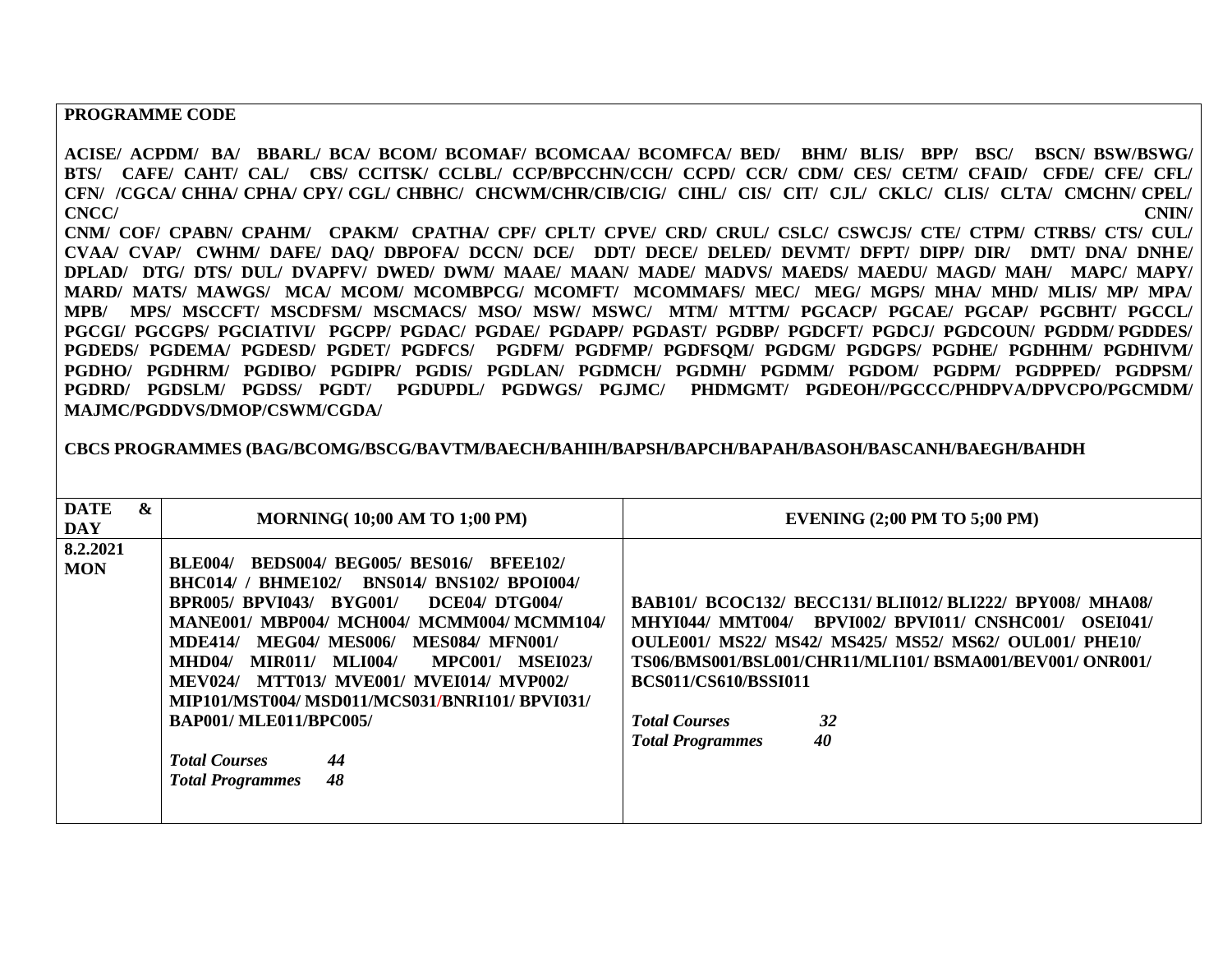| 9.2.2021<br><b>TUE</b>  | AFWE01/BEGA001/BHDA101/BRL006/BULE004/<br>/MCO03/MEC002/MES014/MGSE003/MPSE012/<br>MPYE008/MSW002/MSD012/MCS032/MS05/<br><b>Total Courses</b><br>15<br>22<br><b>Total Programmes</b>                                                                                                                                                                                                                                                                                                                               | BEGC131/BSM001/BEV002/MME011/BCS012/CS611/MHA09/<br><b>Total Courses</b><br>07<br>08<br><b>Total Programmes</b>                                                                                                                                                                                                                                             |
|-------------------------|--------------------------------------------------------------------------------------------------------------------------------------------------------------------------------------------------------------------------------------------------------------------------------------------------------------------------------------------------------------------------------------------------------------------------------------------------------------------------------------------------------------------|-------------------------------------------------------------------------------------------------------------------------------------------------------------------------------------------------------------------------------------------------------------------------------------------------------------------------------------------------------------|
| 10.2.2021<br><b>WED</b> | <b>BAPI001/ BES018/ BFEE104/ BHME104/ BNS032/</b><br>BNS103/ BPC006/ BPOI001/ BPVI022/ BPVI045/<br>BWEE005/ CFN02/ CTE03/ ECO10/ FST01/ MAN001/<br>MBP006/ MDE416/ MECE004/ MED008/ MEG06/<br>MES008/ MES044/ MGPE009/ MGY002/ MHD07/<br>MIR013/ MJM002/ MLI006/ MPC003/ MRDE003/<br>MSEI026/ MSOE004/ MSTE001/ MSWE010/ MTT016/<br><b>MVE002/ MVP004/ MIP102/</b><br>BSWE004/MFP04/MWG003/MSD013/MCS033/BNRI102/<br><b>BPVI032/BLPI003/MLE012/</b><br><b>Total Courses</b><br>48<br>61<br><b>Total Programmes</b> | Group-6<br>BAB103/ BECC132/ BPVI003/ BPVI012/ OULE002/BGGCT131/<br><b>BLI223/</b><br>BSW043/MEVE001/MHA13/MS24/MS44/MS54/MS64/OSEI042/<br>BLI011/BMS002/MLI102/MMT006/BCS031/<br><b>Total Courses</b><br>34<br><b>Total Programmes</b> 31                                                                                                                   |
| 11.2.2021<br><b>THU</b> | AHE01/ BAPI002/ BES019/ BES121/ BHME105/<br>BMTC131/ BNS104/ BPC003/ BPOI002/ BPVI023/<br>BRL001/ BWEE006/ CFN03/ CTE05/ DECE01/ DNHE01/<br>ES331/ MAE001/ MAN002/ MBP007/ MDE417/<br>MEDS005/ MEG015/ MES101/ MGY003/ MHD09/<br>MIR014/ MJM003/ MLI007/ MPC005/ MPSE001/<br>MPYE003/ MS01/ MSEI027/ MSTE002/ MSW005/<br>MTT017/ MSD014/ MCS034/MLE013/<br>BJLI004/MME203/MME303/MPC054/OVA003/<br><b>Total Courses</b><br>45<br>59<br><b>Total Programmes</b>                                                     | BAB104/ BLI224/ BMS003/ ORU001/ OULE005/ BSW044/ BSWE002/<br>MDV106/ MEVE002/ MHA14/ MTM02/ MTTM02/ OUL002/<br>BSM002/OSE043/BLII014/BSL002/CHR12/MLIE101/MMT007/PHE15/BE<br>CC101/BHIC101/BPSC101/BPCC101/BPAC101/BSOC101/BANC101/BEG<br>C101/BHDC101/BEV003/MME012/ ONR002/ BCS041/BSSI013<br><b>Total Courses</b><br>35<br>38<br><b>Total Programmes</b> |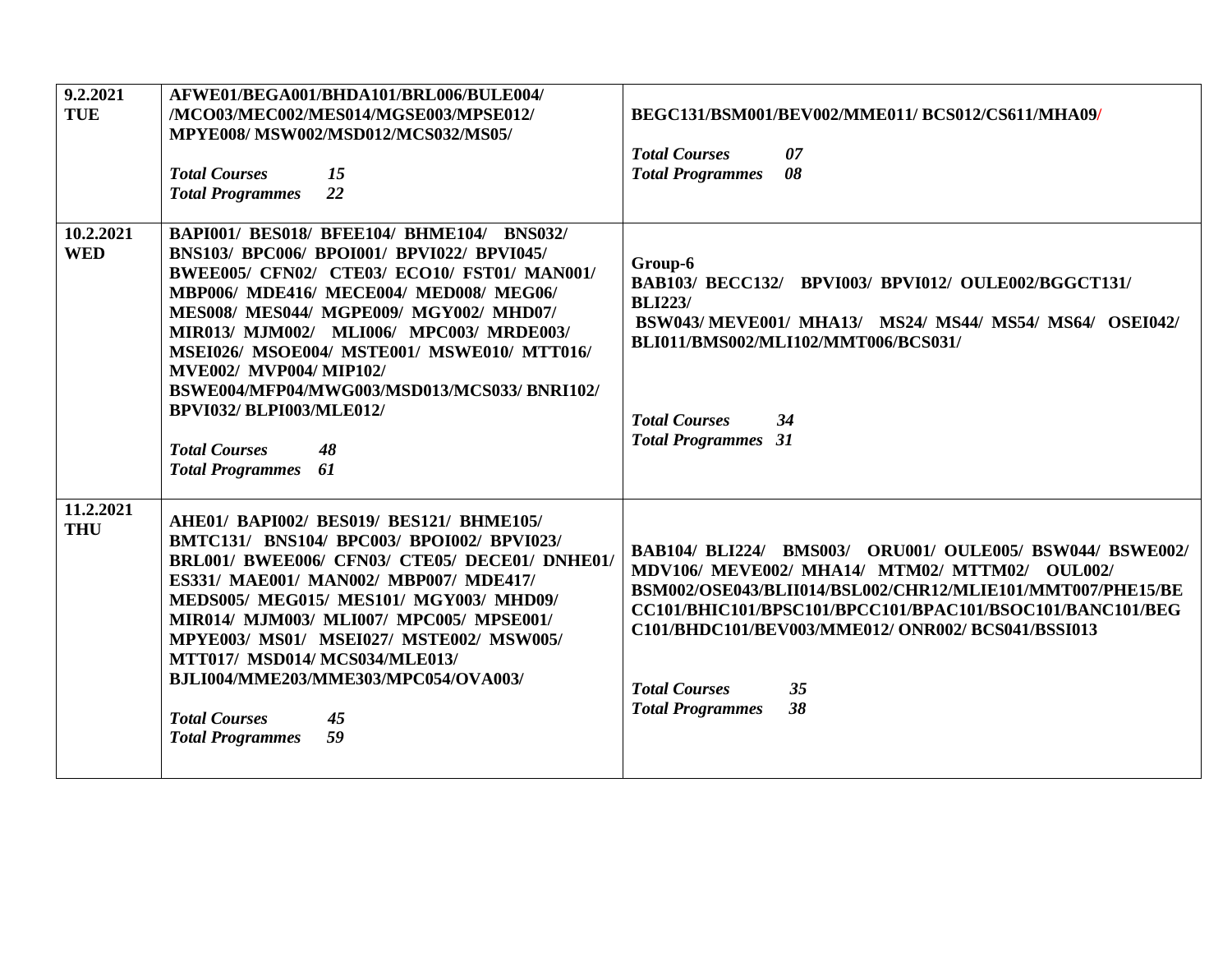| 12.2.2021<br><b>FRI</b> | BJM001/ BLE001/ BLE011/ BLE031/ BLE035/ BAL001/<br>BAQ001/ BEDS001/ BEE001/ BES002/ BFE101/<br>BFLI001/ BHC011/ BHM101/ BHT001/ BHT011/<br>BHT016/ BJLI001/ BLP001/ BNS011/ BNS040/ BNS041/<br>BNS117/ BPOI006/ BPR001/ BPV046/ CLT101/<br>CPI101/ DCE01/ DTG001/ MAM001/ MANE003/<br>MBP001/ MCH001/ MCMM001/ MDE411/ MEG01/<br><b>MES081/ MFC003/ MHD01/</b><br><b>MIR021/ MLI001/</b>                                   | Group-3/LSE03/ MDV101/ MEV001/ MEV021/ MFP01/ MHA01/<br>MMT001/ MS29/ MS422/ MS58/ MS611/ BKL001/<br>DHHM01/BCS042/CS60/BPVI004/BPVI013 |
|-------------------------|----------------------------------------------------------------------------------------------------------------------------------------------------------------------------------------------------------------------------------------------------------------------------------------------------------------------------------------------------------------------------------------------------------------------------|-----------------------------------------------------------------------------------------------------------------------------------------|
|                         | MME201/ MNR001/ MPC051/ MPS001/ MSE024/<br>MST001/ MTT001/ MTT010/ MVE003/ MVEI011/<br>OEE001/ OEY001/ MSD015/ BNRI103/ BPVI033/ OLP001/<br>/BFDI071/MCMM101/MME301/NES101/ODN001/OMU001<br>/OMU005/OTH001/ MCS035/MVPI001/ MIP103/<br><b>Total Courses</b><br>69<br>73<br><b>Total Programmes</b>                                                                                                                         | <b>Total Courses</b><br>29<br>27<br><b>Total Programmes</b>                                                                             |
| 13.2.2021<br><b>SAT</b> | ASP01/BANC131/BULE001/CHE01/CHE02/CTE01/MEDS0<br>01/MEG05/MES011/MGSE001/MHD05/MPY001/MSD016/<br>CIT001/MTT004/ MIP104/MLE014/BES004/CLT102/CLT-<br>103/CLT-104/<br><b>Total Courses</b><br>21<br>24<br><b>Total Programmes</b>                                                                                                                                                                                            | BHIC131/BSM003/MCS011/CS612/PHE09/BSSI014/<br><b>Total Courses</b><br>06<br>08<br><b>Total Programmes</b>                               |
| 15.2.2021<br><b>MON</b> | AED01/ BEG006/ BES017/ BFDI072/ BFEE103/<br>BHC015/ BHME103/ BNS031/ BNS115/ BPOI005/<br>BPVI021/ BPVI044/ BWEE004/ BYG002/ CFN01/<br>DCE05/ IBO04/ MANE005/ MBP005/ MDE415/<br>MEDS003/ MES007/ MES015/ MGY001/<br><b>MIR012/</b><br>MJM001/ MLI005/ MME302/ MPC002/ MPS003/<br>MPYE002/ MSEI025/ MST005/ MSW031/ MTE03/<br>MTT014/ MVE004/ MVP003/ OMT101/<br>MME202/MSD017/BNRI104/ BPVI034/ CIT002/<br><b>BPHCT131</b> | AEC01/ BAB102/ BLII013/ BSW042/ BSWE001/ MDV103/ MEV005/<br>MEV025/ MHA10/ MMT005/ TS07/BSMA002/ MCS012/CS62/BSSI015                    |
|                         | <b>Total Courses</b><br>45<br>62<br><b>Total Programmes</b>                                                                                                                                                                                                                                                                                                                                                                | <b>Total Courses</b><br>15<br>21<br><b>Total Programmes</b>                                                                             |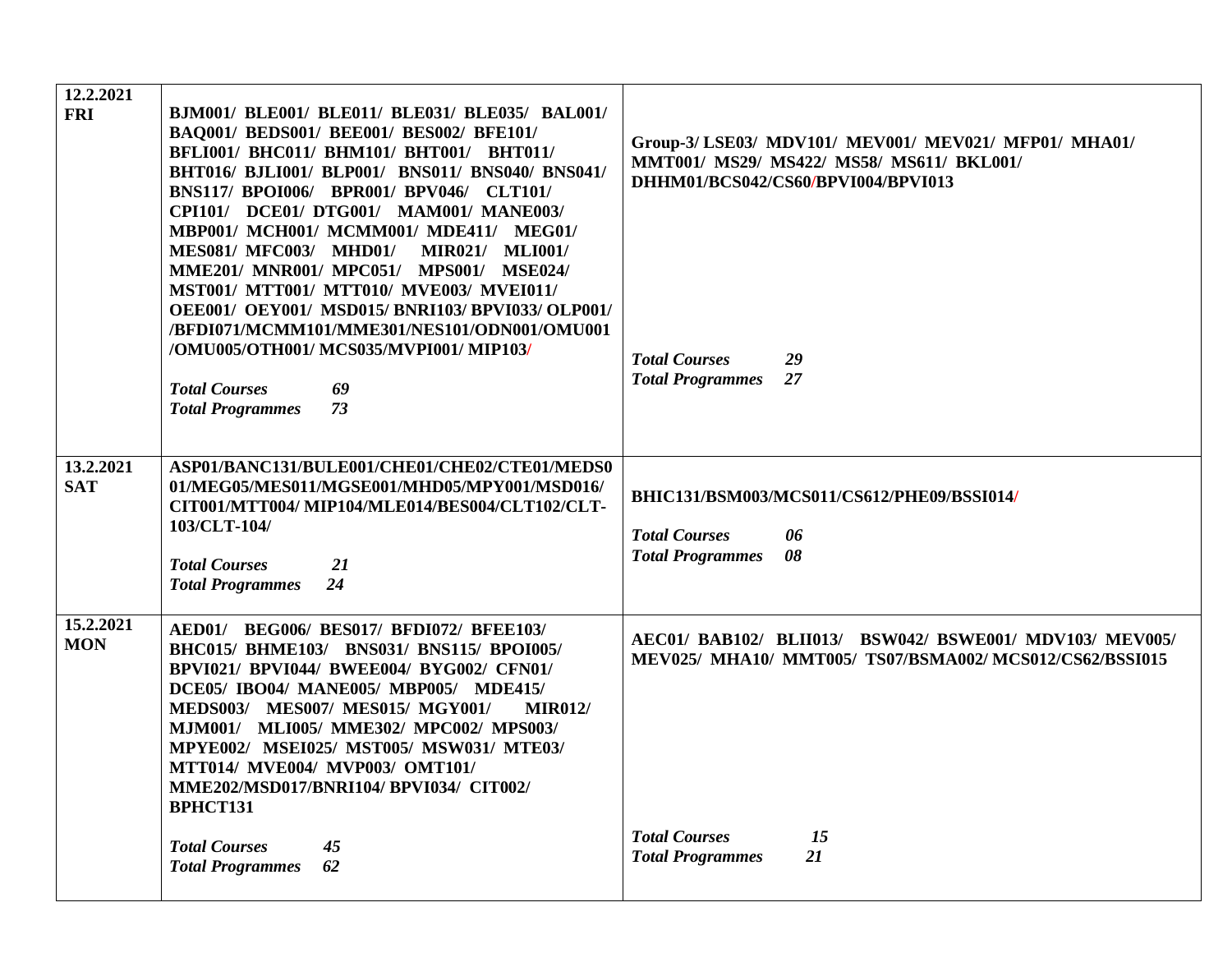| 16.2.2021<br><b>TUE</b> | BJM002/ BLE002/ BLE012/ BLE032/ BLE036/ BAL002/<br>BAQ002/ BEDS002/ BEE002/ BES008/ BFE102/<br>BFLI002/ BHC012/ BHM102/ BHT002/ BHT012/<br>BHT017/ BJLI002/ BLP004/ BNS012/ BNS042/ BNS101/<br>BPOI007/ BPR002/ CNCC01/ CPI102/ DCE02/<br>DTG002/ MACP001/MACP002/ MAM002/ MANE004/<br>MBP002/ MCH002/ MCMM002/MCMM102/ MDE412/<br>MEG02/ MES004/ MES082/ MFC004/ MHD02/<br><b>MSEI021/</b><br>MIR022/ MLI002/ MNR002/ MPC052/<br>MST002/ MTT002/ MTT011/ MVEI012/ OEE002/<br><b>OEY002/ OLPI001/ BAPI003/</b><br>MIP105/MTT005/CDM02/MES102/OAPI011/OVA001/CIT0<br>03/ | BGL002/ BHDC131/ BHY002/ BLI221/ BPEL011/ BPY002/ DHHM02/<br>MEV002/ MEV022/ BKL002/ BSW041/<br>OUL003/ MFP02/ MHA04/<br>MMT002/ MS28/ MS423/ MS612/ PHE16/ ONR003/ TS01/BHT007/<br>/ORUL002/MLIE102/OSEI044/BSM004/ MCS013/CS63/ |
|-------------------------|-------------------------------------------------------------------------------------------------------------------------------------------------------------------------------------------------------------------------------------------------------------------------------------------------------------------------------------------------------------------------------------------------------------------------------------------------------------------------------------------------------------------------------------------------------------------------|-----------------------------------------------------------------------------------------------------------------------------------------------------------------------------------------------------------------------------------|
|                         | <b>NES102/ BFDI073/MLE015/</b><br><b>Total Courses</b><br>65<br><b>Total Programmes</b> 77                                                                                                                                                                                                                                                                                                                                                                                                                                                                              | <b>Total</b><br>28<br><b>Total Programmes</b><br>40                                                                                                                                                                               |
| 17.2.2021<br><b>WED</b> | BCOA001/BPY010/BULE002/CTE02/MCO01/MEC001/<br>MEC101/MEG10/MES012/MGSE002/MPA011/MPSE011/<br>MPY002/MSW001/MTE10/OSS101/BNRI105/BPVI035/<br>BPVI041/MLE016<br><b>Total Courses</b><br>20<br><b>Total Programmes</b> 30                                                                                                                                                                                                                                                                                                                                                  | BEGAE182/BHDAE182/MCS014/CS05/<br><b>Total Courses</b><br>04<br><b>Total Programmes</b> 16                                                                                                                                        |
| 18.2.2021<br><b>THU</b> | BLE003/ BLE013/ BLE033/ BLE037/ BAQ003/ BEE003/<br>BEG004/ BES009/ BFD074/ BFEE101/ BFLI003/<br>BHC013/ BHME101/ BJLI003/ BLPI002/ BNS013/<br><b>BPOI003/ BPR003//</b><br><b>CDM01/ CNCC02/ CPI103/</b><br>DCE03/ DTG003/ MACP003/MACP004 MAM003/<br>MANE002/ MBP003/ MCH003/ MCMM003/ MCMM103/<br>MDE413/ MEG03/ MES005/ MES083/ MHD03/<br>MIR023/ MLI003/ MNRE015/ MPC053/ MSEI022/<br>MST003/ MTT003/ MTT012/ MVE005/ MVEI013/<br>MVP001/ MIP106/ OEY003/ OLPI002/ OVA002/<br><b>NES103/OAPI012/ ANC01/</b>                                                          | BEDS003/ BGL003/ BPEL012/ BPY004/ CHE04/ DHHM03/ MDV102/<br>MEV003/ MEV023/ MFP03/ MHA06/ MHY042/ MMT003/ MS21/<br>MS41/ MS424/ MS51/ MS61/ TS03/ BSM005/MCS015/CS06/<br><b>BPVI001/BPVI018/BSW121</b>                            |
|                         | <b>Total Courses</b><br>54<br>63<br><b>Total Programmes</b>                                                                                                                                                                                                                                                                                                                                                                                                                                                                                                             | 25<br><b>Total Courses</b><br>33<br><b>Total Programmes</b>                                                                                                                                                                       |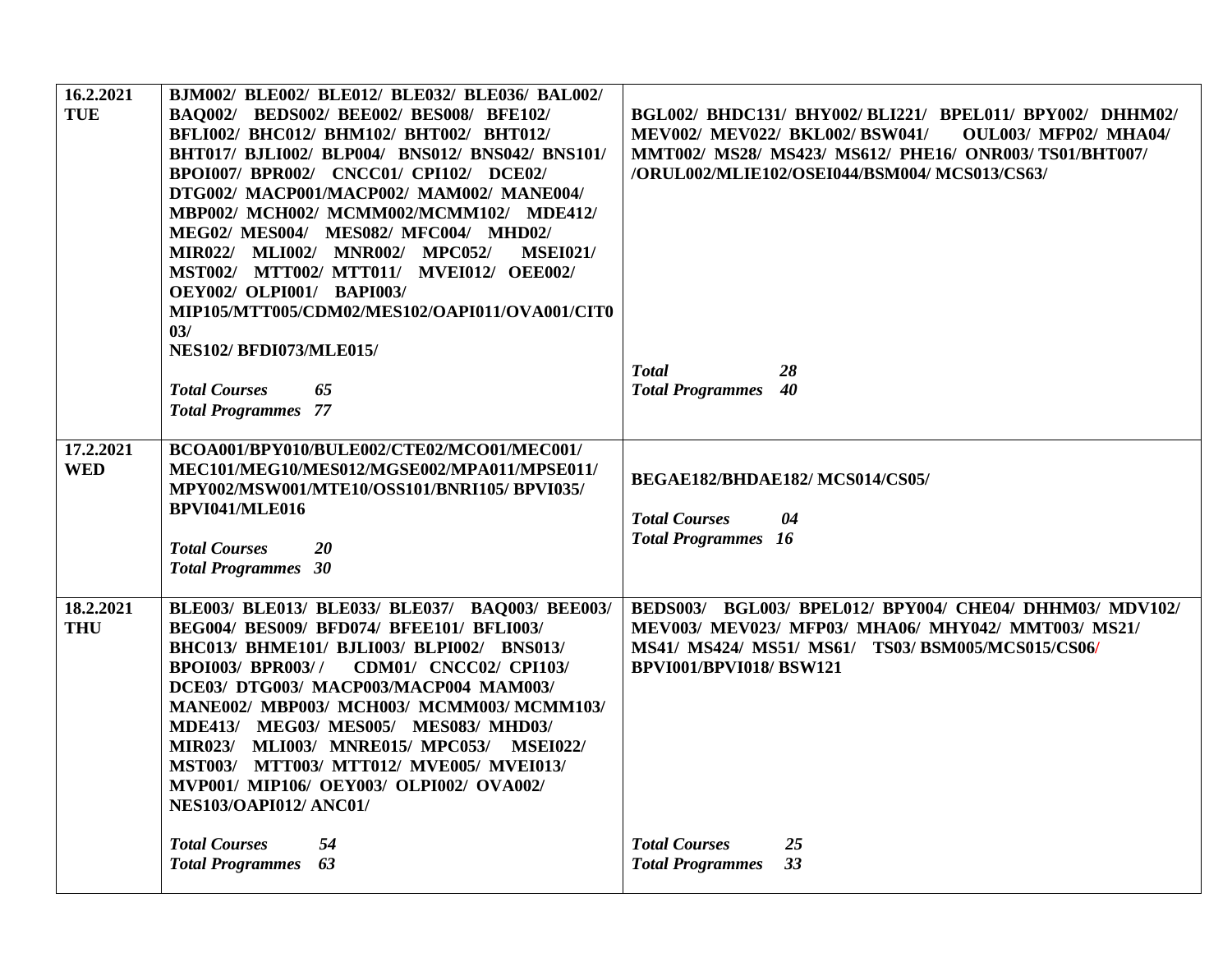| 22.2.2021<br><b>MON</b> | AOM01/BPC001/BULE003/MEDS002/MES013/MPS002/<br>MPYE001/MSW012/PCO/BNRI106/BPVI036/<br>BPVI042/MAM004/MNRE016<br><b>Total Courses</b><br>14<br><b>Total Programmes</b> 22                                                                                                                                                                                                                                                   | <b>BEVAE181/MCS021/CS64/</b><br><b>Total Courses</b><br>03<br><b>Total Programmes</b><br>16                                                                                                                                                                                                                            |
|-------------------------|----------------------------------------------------------------------------------------------------------------------------------------------------------------------------------------------------------------------------------------------------------------------------------------------------------------------------------------------------------------------------------------------------------------------------|------------------------------------------------------------------------------------------------------------------------------------------------------------------------------------------------------------------------------------------------------------------------------------------------------------------------|
| 23.2.2021<br><b>TUE</b> | AMK01/ BES020/ BES122/ BHME106/ BMTC132/<br>BNS105/ BPVI024/ BTMC134/ BWEE007/ DECE02/<br>DNHE02/ ES332/ IBO06/ LMT01/ MAE002/ MANI001/<br>MDE418/ MEC004/ MED001/ MEDS006/ MEG016/<br>MFN002/ MGP005/ MGSE020/ MHD10/ MME004/<br>MPA002/ MPA014/ MPC006/ MPYE010/ MS02/<br><b>MSW004/ MTT018/ NES104/</b><br>MIP107/BGL001/BLE014/BFLI004/MVE006/ OAPI013/<br><b>Total Courses</b><br>40<br>56<br><b>Total Programmes</b> | AOR01/ BEGF101/ BLI225/ BPVI005/ BPVI014/<br>FEG01/FHD02/<br><b>MEVE003/ MHA18/ MTM05/ MTTM05/</b><br>BSM006/BECC102/BHIC102/BPSC102/BPCC102/BPAC102/BSOC102/BAN<br>C102/BEGC102/BHDC102/ BHT006/MLIE103/MMT008/MCS022/CS66/<br><b>Total Courses</b><br>26<br>30<br><b>Total Programmes</b>                            |
| 24.2.2021<br><b>WED</b> | AMT01/ BES123/ BPC004/ BPVI025/ BRL008/<br>BWEE008/ DECE03/ DNHE03/ ES333/ MAE003/<br>MANI002/ MCO04/ MDE419/ MEDS008/ MEG09/<br>MES103/ MFN003/ MHD11/ MME005/ MPC004/<br>MPSE002/ MPYE004/ MS03/ MSO001/ MSW009/<br><b>MTT019/ BNRI107/ BPVI037/</b><br>/MIP108/<br><b>Total Courses</b><br>29<br>38<br><b>Total Programmes</b>                                                                                          | BEGLA136/ BHDLA136/ BSWE003/ MDV109/ MEVE004/ MHA19/<br>MTM06/ MTTM06/ PHE13/ RMSE002/<br>BHY001/MMT009/MCS023/CS68/<br><b>Total Courses</b><br>14<br>20<br><b>Total Programmes</b>                                                                                                                                    |
| 25.2.2021<br><b>THU</b> | BES126/ BNS106/ BPVI026/ BPY007/ BRL002/<br>BSKC131/ BWEE012/ ES341/ MANI003/ MCFT001/<br>MCO05/ MEC105/ MEG11/ MES104/ MESE062/<br>MFC001/ MFN004/ MGPE008/ MGSE004/ MHD12/<br>MPA003/ MPYE011/ MS04/ MSW013/ MTT020/<br>MHI01/MPCE011/MPCE021/MPCE031/<br><b>Total Courses</b><br>29<br>39<br><b>Total Programmes</b>                                                                                                    | APM01/ BBHF/ BHDF101/ BPVI006/ BPVI015/ BLIE226/ BMAF001/<br>BSKF001/ FAS01/ FBG01/ FEG02/ FGT01/ FKD01/ FML01/ FMT01/<br>FOR01/ FPB01/ FTG01/ FTM01/ FUD01/ MHA20/ MMTE001/<br>MTM07/ MTTM07/BSOG171/ MEV004/<br>MLIE104/BEGG171/BPAG171/BPCG171/CS70/<br><b>Total Courses</b><br>31<br><b>Total Programmes</b><br>27 |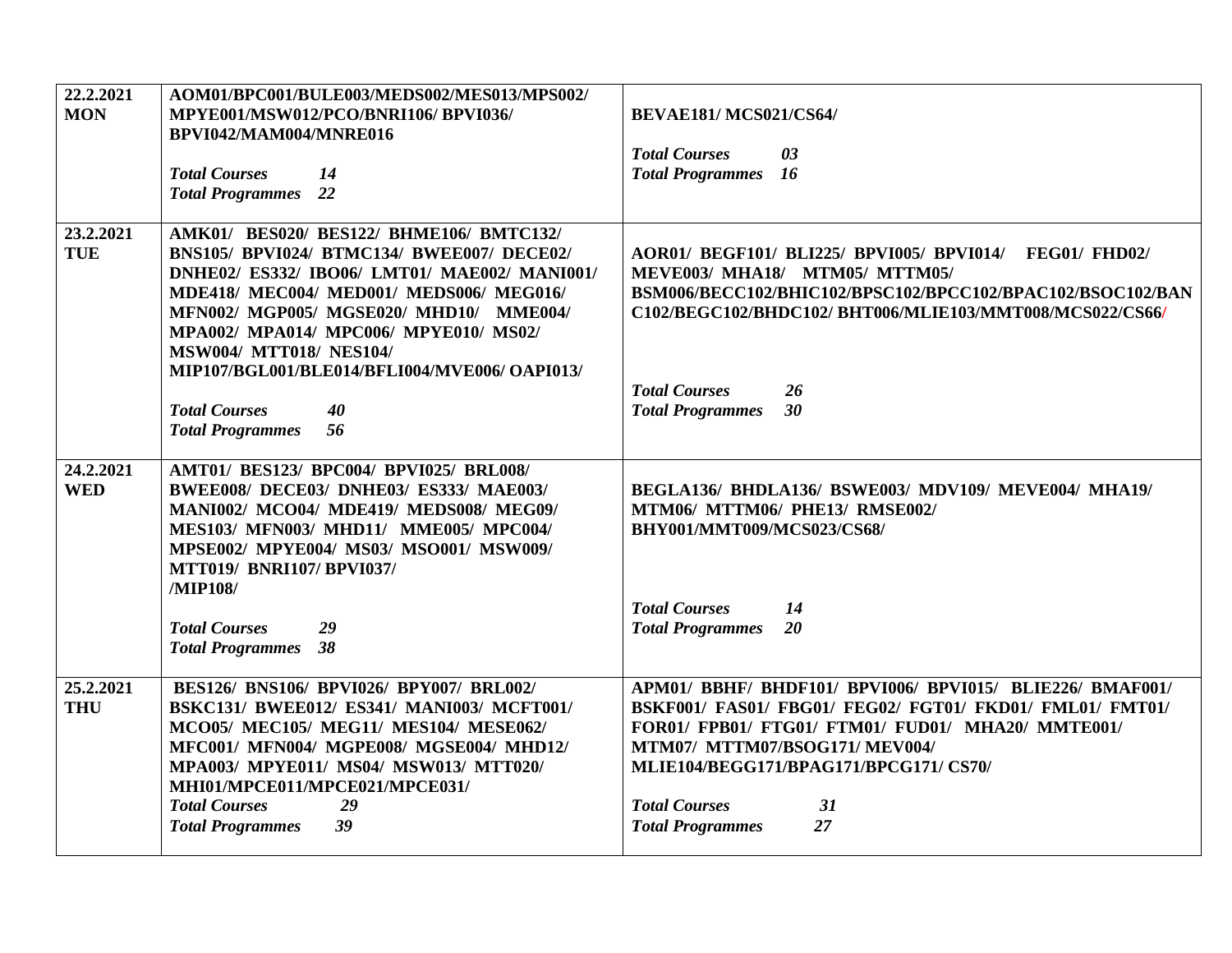| 26.2.2021<br><b>FRI</b> | ACC01/ BES127/ BNS107/ BPVI027/ BPYE001/<br>BWEF002/ ES342/ MAE004/ MCO06/ MEDS009/<br><b>MES111/ MFC002/ MFN005/ MGPE010/</b><br><b>MPS004/</b><br>MPYE005/ MSO002/ MTT021/ MWG002/<br>MCFT002/MPCE012/MPCE022/MPCE032/BPVI038/<br><b>MSW032/BPHCT133/</b><br><b>Total Courses</b><br>26<br>34<br><b>Total Programmes</b>                                                     | ECO03/ MDV004/ MFP05/ MMTE002/ MS23/ MS43/<br><b>BLIE228/</b><br>MS494/ MS53/ MS63/ PHE14/ RPF001/MLIE105/MCS024/CS71/<br><b>Total Courses</b><br>15<br>20<br><b>Total Programmes</b>                                                                                   |
|-------------------------|--------------------------------------------------------------------------------------------------------------------------------------------------------------------------------------------------------------------------------------------------------------------------------------------------------------------------------------------------------------------------------|-------------------------------------------------------------------------------------------------------------------------------------------------------------------------------------------------------------------------------------------------------------------------|
| 27.2.2021<br><b>SAT</b> | BES128/ BGYCT131/ BNS108/ BPVI028/ BPYE002/<br>BRL003/ BTMC133/ ES343/ IBO01/ MAE005/<br>MECE001/ MED003/MED009/ MES112/ MFN006/<br>MGPE011/ MGSE007/ MHD14/ MHD18/ MHD22/<br>MPA004/ MPA015/ MPYE012/ MS06/ MSW006/ MTE12/<br><b>MTT015/</b><br>MEG13/MCFT003/MHI03/MPCE013/MPCE023/MPCE033/<br><b>MCS041/</b><br><b>Total Courses</b><br>34<br>41<br><b>Total Programmes</b> | <b>BHDC132/ BLIE229/ ECO05/ LSE05/</b><br><b>MDV105/ MMTE003/</b><br>MTM03/ MLIE106/MTTM03/<br>BECC103/BHIC103/BPSC103/BPCC103/BPAC103/BSOC103/BANC103/BE<br>GC103/BHDC103/ BCS040/CS72/BPVI007/BPVI016/<br><b>Total Courses</b><br>22<br>24<br><b>Total Programmes</b> |
| 01.3.2021<br><b>MON</b> | ATR01/ BES129/ BNS109/ ECO02/<br>/ES344/ MAEE001/ MCO07/ MEDS010/ MEG12/<br><b>MES113/ MFN007/ MGPE012/ MHD15/ MHD19/</b><br>MHD23/ MPSE004/ MPYE006/ MS07/ MSO003/<br><b>MSW007/ MCFT004/</b><br><b>Total Courses</b><br><b>21</b><br><b>Total Programmes</b><br>26                                                                                                           | BBYCT131/ BSOC131/ BSWE005/ CHE05/<br><b>MDV108/</b><br>MLII101/MMTE004/ MTM04/ MTTM04/ PHE11/<br>BECC104/BHIC104/BPSC104/BPCC104/BSOC104/BANC104/BEGC104/<br>BHDC104/CS73/BPAC104<br><b>Total Courses</b><br>20<br><b>Total Programmes</b><br>23                       |
| 02.3.2021<br><b>TUE</b> | AWRE01/ BEGA102/ BES124/ BNS110/ BRL004/<br>BRPA101/ ECO12/ ES345/ IBO05/ JMC01/ MJM020/<br>MAEE002/ MEC008/ MEC108/ MED006/ MEG14/<br>MES114/ MFN008/ MGPE013/ MHD16/ MHD20/<br>MHD24/ MPA005/ MPA016/ MPYE013/ MRD102/ MS08/<br>MSW008/ MWG007/MCFT005/MHI04/MCS043<br><b>Total Courses</b><br>32<br>42<br><b>Total Programmes</b>                                           | <b>MMTE005/ BPVI008/ BPVI017/</b><br><b>MLII102/BSHF101/</b><br>TS04/BSOC132/BPAG172/BGDG172/BPCG172/BSOG172/BCS051/CS74<br><b>Total Courses</b><br>13<br><b>Total Programmes</b><br>26                                                                                 |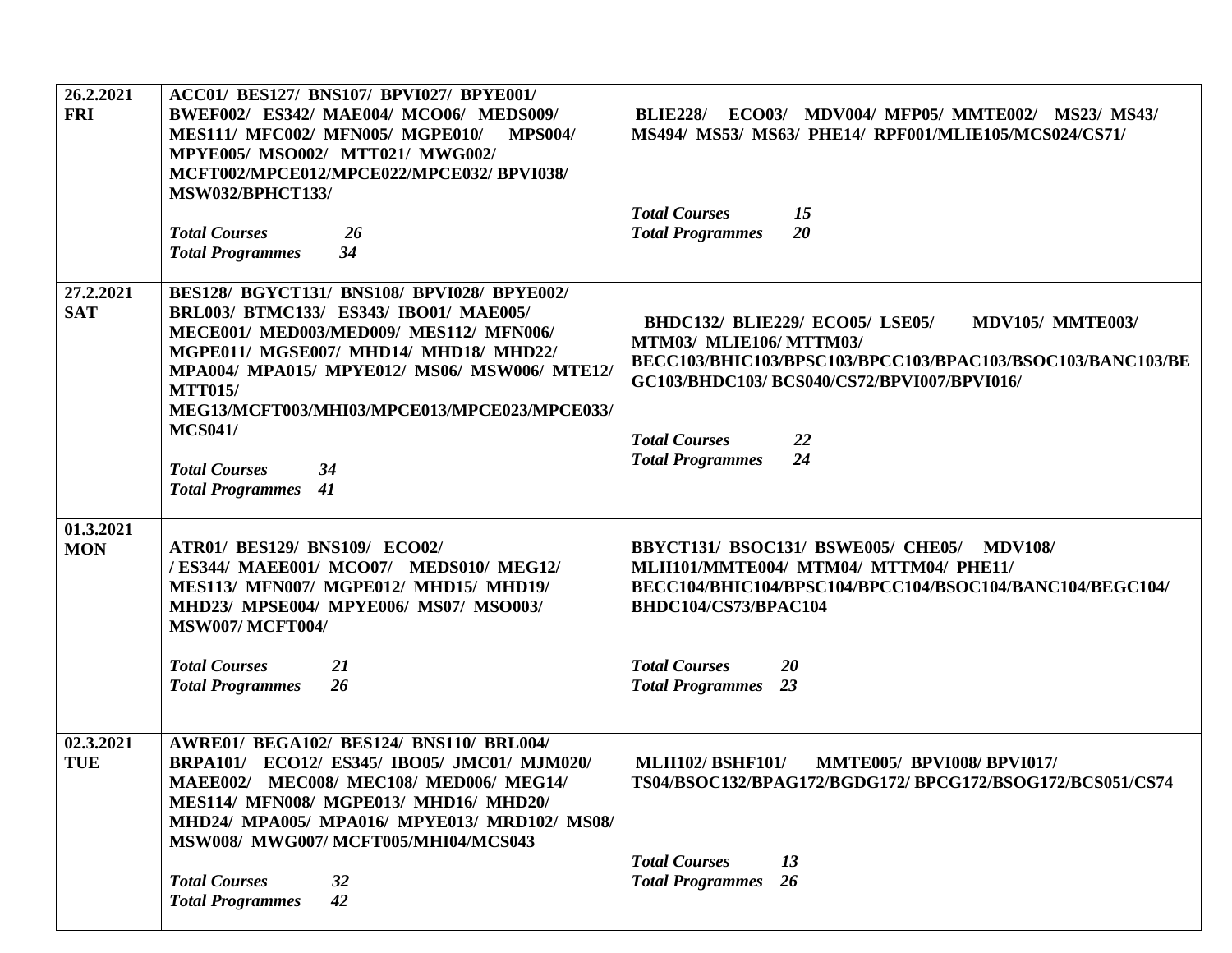| 03.3.2021<br><b>WED</b> | BCHCT133/ BCOE108/ BES125/ BNS111/ BRL010/<br>ECO08/ ES334/ JMC02/ MJM021/ LSE07/ MEDS011/<br>MEG07/ MES115/ MFN009/ MGPE015/ MGSE009/<br>MHD06/ MPSE005/ MPYE007/ MRD103/ MS09/<br>MSO004/ MSW014/ /MWG005/MCFT006/MHI05/MCS051<br><b>Total Courses</b><br>27<br>34<br><b>Total Programmes</b> | BPSC131/ BSWE006/ CHE10/ MDV110/ MMTE006/ MTM08/<br>MTTM08/ MLII103/BCS052/CS69/BCS061/<br><b>Total Courses</b><br>11<br>14<br><b>Total Programmes</b> |
|-------------------------|-------------------------------------------------------------------------------------------------------------------------------------------------------------------------------------------------------------------------------------------------------------------------------------------------|--------------------------------------------------------------------------------------------------------------------------------------------------------|
| 04.3.2021<br><b>THU</b> | AST01/ BCOC131/ BES141/ BPY012/ ES335/ JMC03/<br>MJM022/ MECE003/ MED005/ MEG08/ MES031/<br>MES048/ MFN010/ MGPE016/ MGS001/ MPA006/<br>MPA017/ MPSE003/ MPYE014/ MS10/ MSWE001/<br>MCFT007/MWG010/MHD13/MHD17/MHD21/MCS052/                                                                    | ECO14/ LSE09/ MMTE007/ MTE04/ MTE05/ MTM09/ MTTM09/<br>TS02/MLII104/BCS053/CS75/                                                                       |
|                         | <b>Total Courses</b><br>27<br>31<br><b>Total Programmes</b>                                                                                                                                                                                                                                     | <b>Total Courses</b><br>11<br>13<br><b>Total Programmes</b>                                                                                            |
| 05.3.2021<br><b>FRI</b> | BES142/ BPHE101/ BPHE102/ BRL011/ BUDC131/<br>BZYCT131/ ECO01/ ES361/ ES362/ ES363/ES364/<br>JMC04/ MJM023/ MEDSE015/ MES032/ MGP001/<br>MGSE010/ MPSE006/ MPYE015/ MRD004/ MS11/<br>MSOE001/ MSW015/ MSWE002/ MWG006/ PHE01/<br>PHE02/MCFTE001/MCFTE002/MCFTE003/MHI06/<br><b>MSWE003/</b>     | BEGLA135/ BHDLA135/ BSKLA135/ BUDLA135/ MDV111/ MTE14/<br><b>MTM10/ MTTM10/ TS05/</b>                                                                  |
|                         | <b>Total Courses</b><br>32<br>32<br><b>Total Programmes</b>                                                                                                                                                                                                                                     | <b>Total Courses</b><br>09<br><b>Total Programmes</b><br>13                                                                                            |
| 06.3.2021<br><b>SAT</b> | BES143/ BESE065/ BGGCT132/ BPCC131/ BTMC132/<br>ECO09/ MEC009/ MEC109/ MED002/ MES033/<br>MES047/ MGP002/ MGS002/ MHI08/ MPA007/<br>MPA018/ MPYE016/ MRD101/ MS91/ MSW016/<br>MWG008/ PGDT01/ MJM024/MCSE003/ MSWE007/                                                                          | Group-1/ MTM11/ MTTM11/LSE01/BCS054                                                                                                                    |
|                         | <b>Total Courses</b><br>25<br>36<br><b>Total Programmes</b>                                                                                                                                                                                                                                     | <b>Total Courses</b><br>17<br>09<br><b>Total Programmes</b>                                                                                            |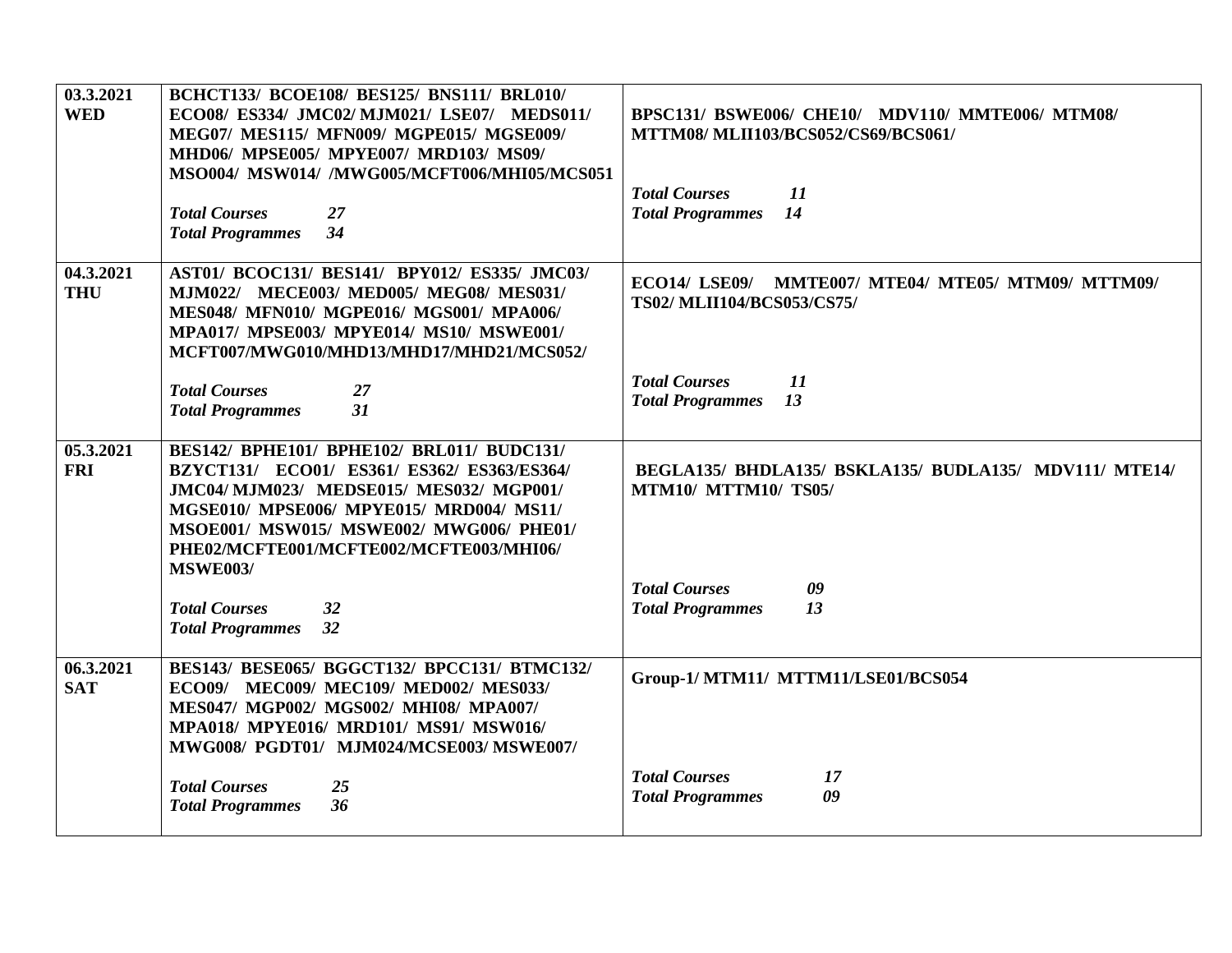| 08.3.2021<br><b>MON</b> | BCOC133/ BES144/ BESE066/ BPAC131/ BPCE014/<br>BPCE015/ BPCE017/ BRL012/ LSE13/ MES034/<br>MES046/ MGP003/ MGSE013/ MHI09/ MPSE007/<br>MRDE101/ MS95/ MSOE002/ MSW010/ MWG011/<br>PGDT02/MJM025/MCSE004/<br><b>Total Courses</b><br>23 | Group-2 MDV115/ MTM12/ MTTM12/ CHE09/ BCS055<br><b>Total Courses</b><br>18<br>11<br><b>Total Programmes</b> |
|-------------------------|----------------------------------------------------------------------------------------------------------------------------------------------------------------------------------------------------------------------------------------|-------------------------------------------------------------------------------------------------------------|
|                         | 31<br><b>Total Programmes</b>                                                                                                                                                                                                          |                                                                                                             |
| 09.3.2021<br><b>TUE</b> | <b>BES145/ BPC002/ BPHE106/ BSKC132/ BZYCT133/</b><br>IBO02/ MEC006/LSE10/MED007/MEDS041/MES041/<br>MGP004/ MGS003/ MHI10/ MS92/ MS93/ MS94/ MS96/<br>MS97/ MSW011/ MWG009/ MCSE011/ PGDT03/<br>PHE06/ RDD06/MSW017/MPA012/BESE046     | BHIC132/ ECO11/ EHI07/ LSE06/ MTE08/ MTM13/ MTTM13/BCS062                                                   |
|                         | <b>Total Courses</b><br>28<br>33<br><b>Total Programmes</b>                                                                                                                                                                            | <b>Total Courses</b><br>08<br><b>Total Programmes</b><br>09                                                 |
| 10.3.2021<br><b>WED</b> | BCOC134/ BESE131/ BESE132/ BESE135/ BPCC132/<br>BPCE011/ BPCE013/ BPCE018/ BPCE019/ BPCE021/<br>BRL013/ LSE02/ MEDS042/ MES042/ MGPE006/<br>MPSE008/ MSOE003/ MWG001/ PGDT04/ MCS042/<br><b>RDD07/MHI02/</b>                           | Group-4 /MS25/ MS45/ MS55/ MS65/                                                                            |
|                         | <b>Total Courses</b><br>22<br><b>Total Programmes</b><br>25                                                                                                                                                                            | <b>Total Courses</b><br>16<br>11<br><b>Total Programmes</b>                                                 |
| 11.3.2021<br><b>THU</b> | BEGC132/ ECO07/ MEC007/ MED004/ MEDS043/<br>MES043/ MGPE007/ MGS004/ MRDE002/<br>PHE07/MCS053                                                                                                                                          | Group-5/ MS26/ MS46/ MS56/ MS66/ MTM14/ MTTM14/ BANC132/<br><b>BBYCT133/ BTMC131/</b>                       |
|                         | <b>Total Courses</b><br>11<br>19<br><b>Total Programmes</b>                                                                                                                                                                            | <b>Total Courses</b><br>20<br>16<br><b>Total Programmes</b>                                                 |
| 12.3.2021<br><b>FRI</b> | ACS01/ BCHCT131/ BRL007/ BUDC132/ CHE06/<br><b>MEC003/ MEC103/ MEDS044/ MES016/ MESE061/</b><br>MGSE006/ MPA001/ MPA013/ MPSE013/ MPYE009/<br><b>MSW003/</b>                                                                           | MS27/ MS57/ MS68/ MTM01/ MTTM01/                                                                            |
|                         | <b>Total Courses</b><br>16<br>19<br><b>Total Programmes</b>                                                                                                                                                                            | <b>Total Courses</b><br>05<br><b>Total Programmes</b> 07                                                    |